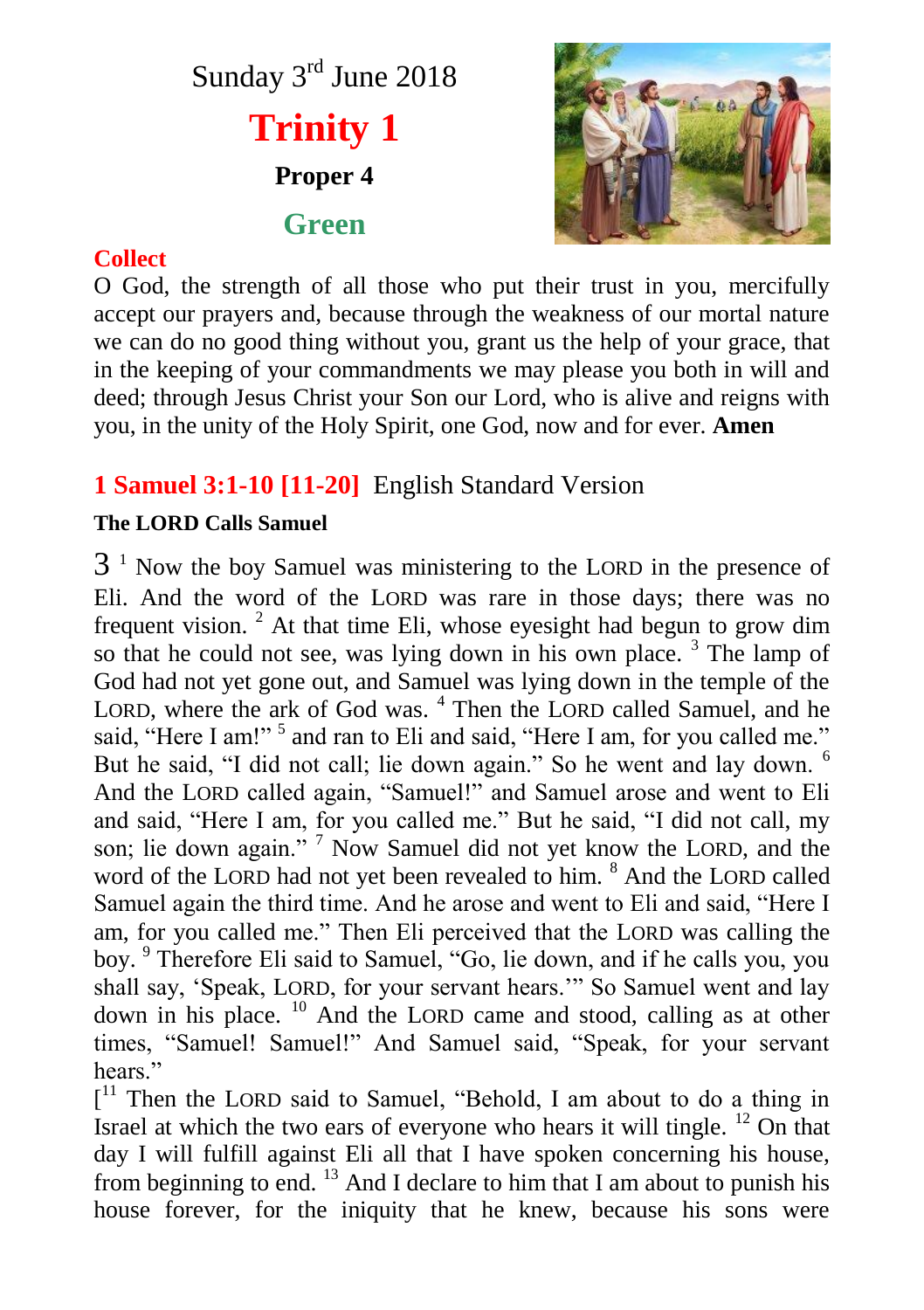blaspheming God, $^{[a]}$  and he did not restrain them. <sup>14</sup> Therefore I swear to the house of Eli that the iniquity of Eli's house shall not be atoned for by sacrifice or offering forever. $\frac{15}{15}$  Samuel lay until morning; then he opened the doors of the house of the LORD. And Samuel was afraid to tell the vision to Eli. <sup>16</sup> But Eli called Samuel and said, "Samuel, my son." And he said, "Here I am." <sup>17</sup> And Eli said, "What was it that he told you? Do not hide it from me. May God do so to you and more also if you hide anything from me of all that he told you." <sup>18</sup> So Samuel told him everything and hid nothing from him. And he said, "It is the LORD. Let him do what seems good to him." <sup>19</sup> And Samuel grew, and the LORD was with him and let none of his words fall to the ground. <sup>20</sup> And all Israel from Dan to Beersheba knew that Samuel was established as a prophet of the LORD.]

**Footnote.** a. or *blaspheming for themselves*.

**COMMENT:** This story of Samuel's call to be God's prophet in Israel has the flavor of an ancient folktale. Before being written down, it was told and retold by one generation to another because Samuel was such a towering figure in Israel's religious and political history. The story reveals yet another instance when God was believed to have intervened to change in the direction of the nation's history. This was seen as God keeping the covenant made long before with Abraham and with Moses.

## **Mark 2:23-3:6** English Standard Version (ESV)

### **Jesus Is Lord of the Sabbath**

 $2^{23}$  One Sabbath he was going through the grainfields, and as they made their way, his disciples began to pluck heads of grain. <sup>24</sup> And the Pharisees were saying to him, "Look, why are they doing what is not lawful on the Sabbath?"  $25$  And he said to them, "Have you never read what David did, when he was in need and was hungry, he and those who were with him: <sup>26</sup> how he entered the house of God, in the time of<sup>[a]</sup> Abiathar the high priest, and ate the bread of the Presence, which it is not lawful for any but the priests to eat, and also gave it to those who were with him?"  $27$  And he said to them, "The Sabbath was made for man, not man for the Sabbath.  $28$  So the Son of Man is lord even of the Sabbath."

### **A Man with a Withered Hand**

 $3<sup>1</sup>$  Again he entered the synagogue, and a man was there with a withered hand.  $2^{\frac{1}{2}}$  And they watched Jesus, <sup>[b]</sup> to see whether he would heal him on the Sabbath, so that they might accuse him.  $3$  And he said to the man with the withered hand, "Come here." <sup>4</sup> And he said to them, "Is it lawful on the Sabbath to do good or to do harm, to save life or to kill?" But they were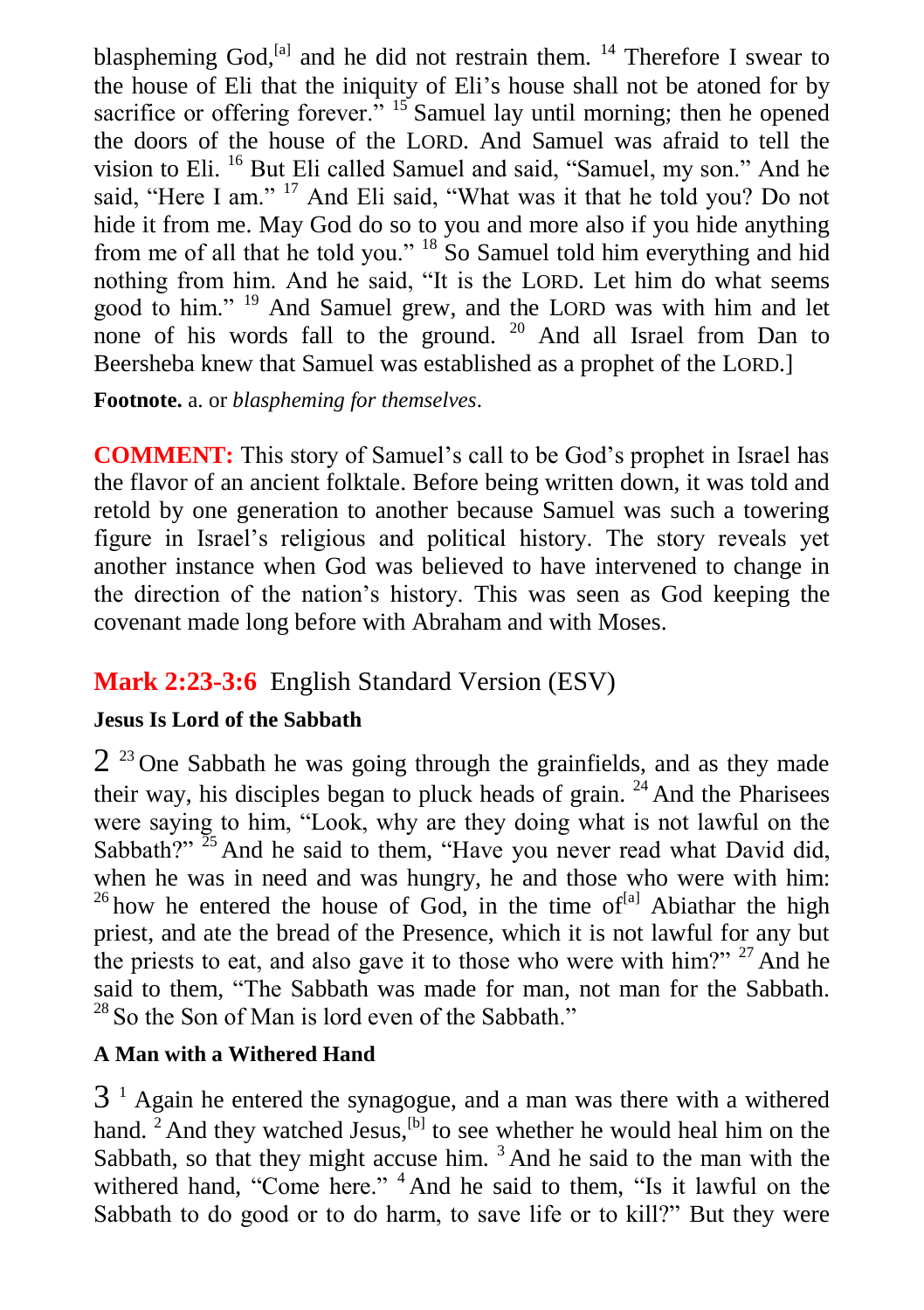silent.<sup>5</sup> And he looked around at them with anger, grieved at their hardness of heart, and said to the man, "Stretch out your hand." He stretched it out, and his hand was restored. <sup>6</sup>The Pharisees went out and immediately held counsel with the Herodians against him, how to destroy him.

**Footnotes:** a. or *in the passage about*. b. Greek *him*.

**COMMENT:** The clash that takes place between Jesus and the Pharisees is not over whether to observe the Sabbath but over how to observe it. For the Pharisees, the Sabbath was primarily defined in negative terms. By contrast with the Pharisees, Jesus regards the Sabbath positively. The day of freedom from work is a gift for humanity's good. The first conflict is triggered by the disciples' action of picking ears of grain. While Matthew adds that the disciples were hungry, and Luke describes their action of rubbing the ears of grain between their hands before eating them, Mark simply describes them as picking the grain, which conveys the casual nature of the action. The disciples were probably absently picking at the seeds and nibbling them. The defence that Jesus offers concerns King David who cut across a prohibition to serve the good. Also the fact that Jesus healed on the Sabbath was called into question. The key question that Jesus asks is, "Is it lawful to do good or to do harm on the Sabbath, to save life or to kill?" The silence of the Pharisees in the face of this question serves as a confirmation that the Sabbath is honoured by doing good, by saving life. These incidents also have the function of establishing Jesus' authority — authority to permit his disciples to pluck and eat on the Sabbath — and authority to heal on the Sabbath. It was a positive liberating ministry. The 'can do' rather than the 'can't do'.

## **Psalm 139:1-6, 13-18** *Domine, probasti* Grail Psalter

## R **Lead me, O Lord, in the path of life eternal.**

 $1$  O Lord, you search me and you know me, <sup>2</sup> you know my resting and my rising, you discern my purpose from afar.  $\frac{3}{3}$  You mark when I walk or lie down, all my ways lie open to you.  $\mathbb{R}^7$ 

<sup>4</sup> Before ever a word is on my tongue you know it, O Lord, through and through.  $5$  Behind and before you besiege me, your hand ever laid upon me.  $6$  Too wonderful for me this knowledge, too high, beyond my reach.  $\mathbf{\mathbb{R}}$